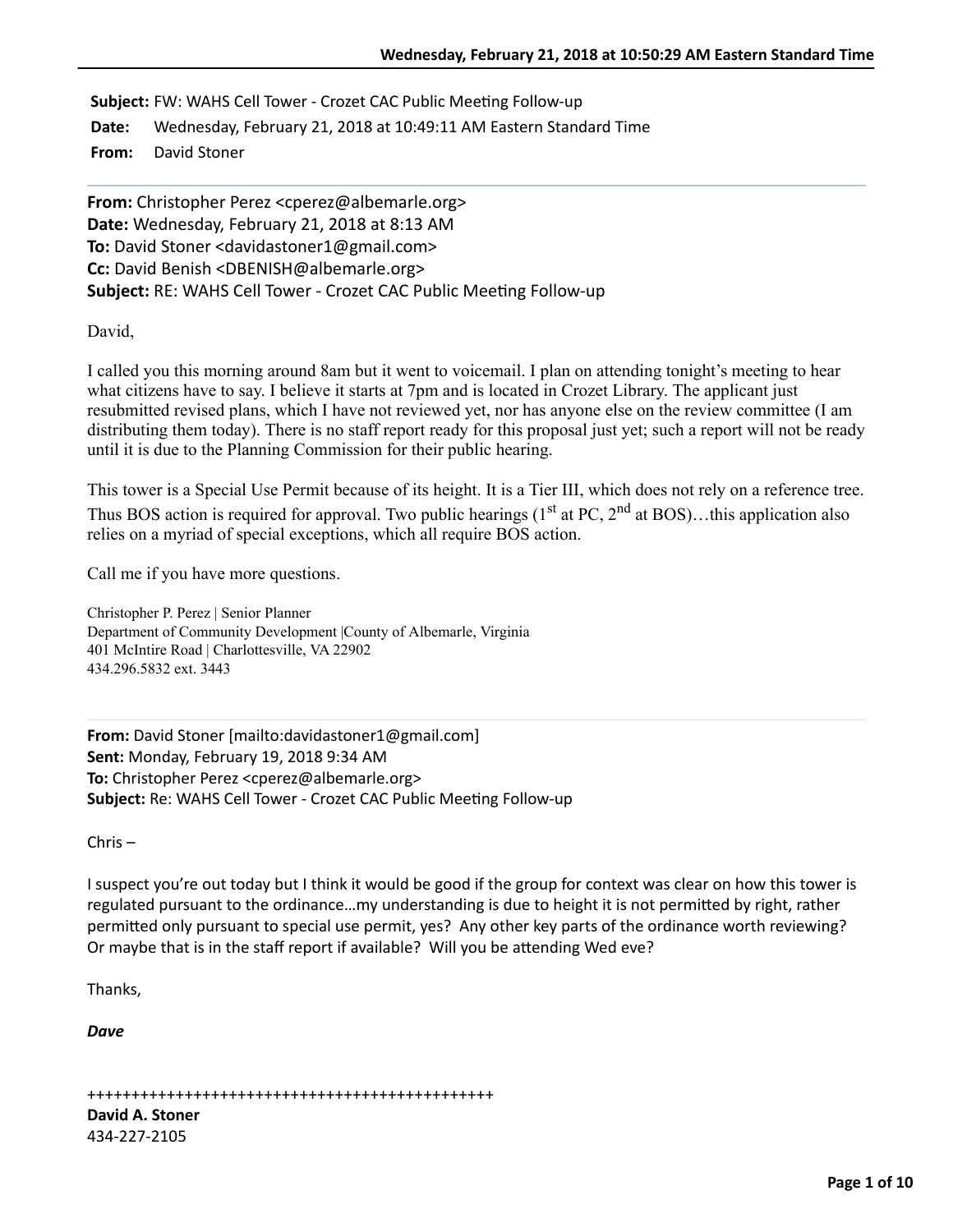**From:** "Schweller, Lori H." [<Lori.Schweller@leclairryan.com>](mailto:Lori.Schweller@leclairryan.com) Date: Monday, February 19, 2018 at 9:01 AM **To:** 'David Stoner' <*[davidastoner1@gmail.com](mailto:davidastoner1@gmail.com)>*, Dean Tistadt <*dtistadt@k12albemarle.org>*, Christopher Perez [<cperez@albemarle.org>](mailto:cperez@albemarle.org) Cc: David Oberg [<doberg@k12albemarle.org](mailto:doberg@k12albemarle.org)>, Jonno Alcaro <[jalcaro@k12albemarle.org>](mailto:jalcaro@k12albemarle.org), Robert Rejonis <[RRejonis@k12albemarle.org](mailto:RRejonis@k12albemarle.org)>, Ira Socol <[isocol@k12albemarle.org>](mailto:isocol@k12albemarle.org), Cristian Hernandez <[cris@milestonecorp.com](mailto:cris@milestonecorp.com)>, Andrew Gast-Bray [<agastbray@albemarle.org](mailto:agastbray@albemarle.org)>, "Dan Meenan ([Dan.Meenan@emp.shentel.com\)](mailto:Dan.Meenan@emp.shentel.com)" [<Dan.Meenan@emp.shentel.com](mailto:Dan.Meenan@emp.shentel.com)>, "Chris Harold ([CHarold@milestonecorp.com](mailto:CHarold@milestonecorp.com))" [<CHarold@milestonecorp.com>](mailto:CHarold@milestonecorp.com) **Subject:** RE: WAHS Cell Tower - Crozet CAC Public Meeting Follow-up

Good Morning, Dave,

Thank you for checking in with us. We would like to make a follow-up presentation at your meeting Wednesday, if your agenda will permit. The most important new information that we have to share is analysis from County Schools regarding the service this facility will provide for the schools and teh number of students who will benefit from the new facility. I will provide a copy of a packet prepared by Ira Socol via email later today and will bring hard copies to the meeting.

Also new – Milestone is proposing to plant a row of evergreens along the fence in front of the school, which will completely block the view of the facility from the intersection with Old Trail Drive. Another set of trees will be planted south of the football field to better screen the facility from residences on that side of the school. Finally, a no-cut zone of trees will be established around the facility.

Please let me know if you have questions. I look forward to seeing you and the CCAC on Wednesday.

Lori

#### **Lori H. Schweller Attorney at Law LECLAIRRYAN**

123 East Main Street, Eighth Floor Charlottesville, Virginia 22902 (434) 245-3448 Direct (434) 296-0905 Fax (804) 248-8700 Mobile [Lori.Schweller@leclairryan.com](mailto:Lori.Schweller@leclairryan.com) [https://www.leclairryan.com](https://www.leclairryan.com/)

[LinkedIn](applewebdata://573321FA-CD16-4562-AB48-AEEF8B5E4FEF/2B) | [BIO](https://www.leclairryan.com/Lori-H-Schweller)

Please consider the environment before printing this email.

**From:** David Stoner [[mailto:davidastoner1@gmail.com\]](mailto:davidastoner1@gmail.com) **Sent:** Sunday, February 18, 2018 9:15 PM **To:** Schweller, Lori H.; Dean Tistadt; Christopher Perez **Cc:** David Oberg; Jonno Alcaro; Robert Rejonis; Ira Socol; Cristian Hernandez; Andrew Gast-Bray **Subject:** Re: WAHS Cell Tower - Crozet CAC Public Meeting Follow-up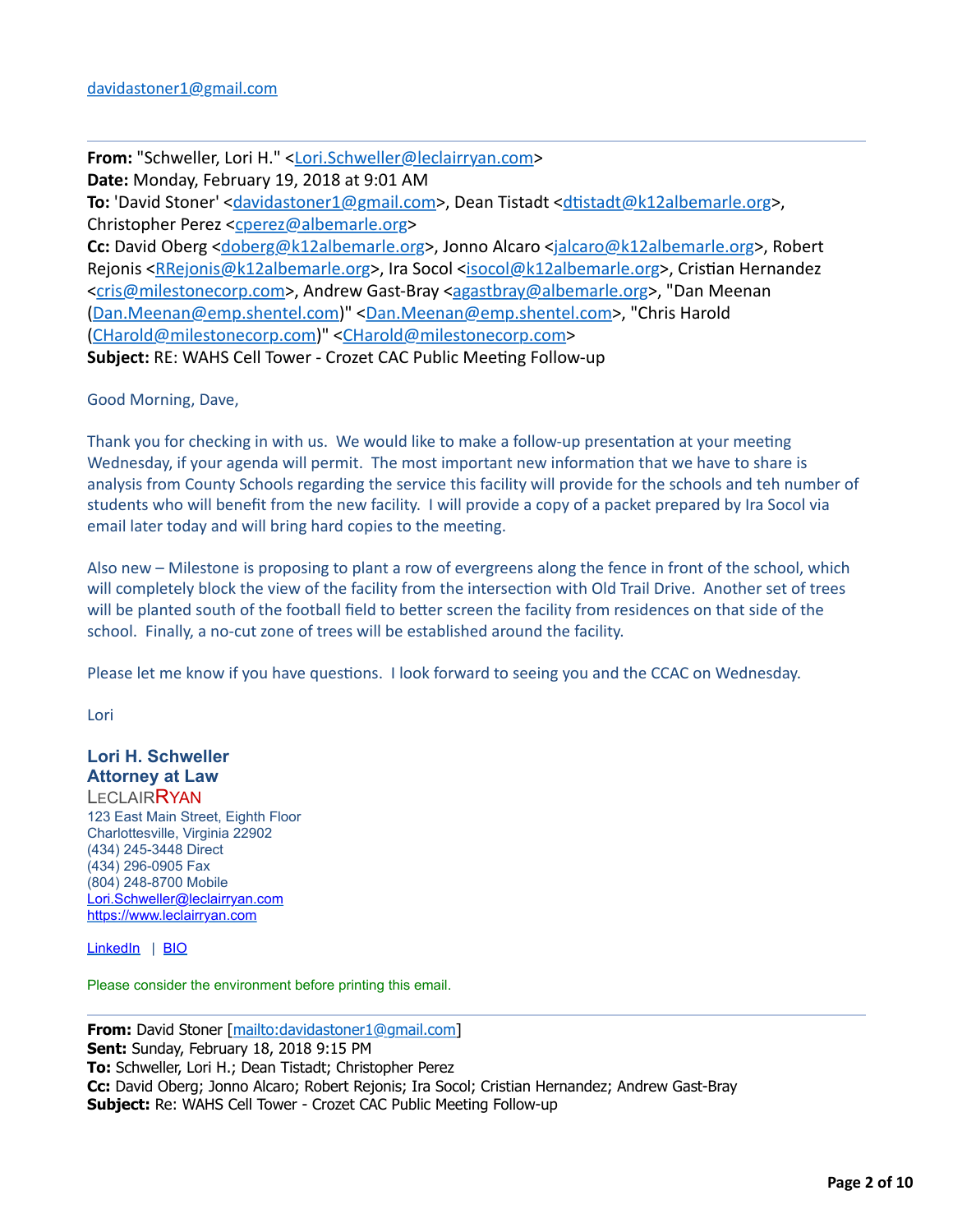Lori/Dean  $-$ 

Just confirming if you plan to have a follow-up discussion/presentation to the CCAC this Wed 21<sup>st</sup> as previously discussed?

And has there been a change to the application? If so, could someone share that information or anything else you might wish to share as a pre-read ahead of Wed's meeting?

Christopher $-$ 

Is there a staff report on the [revised] application? Any idea of timing of Planning Commission meeting yet on this?

Thanks all,

*Dave*

```
++++++++++++++++++++++++++++++++++++++++++++++
```
**David A. Stoner** 434-227-2105 [davidastoner1@gmail.com](mailto:davidastoner1@gmail.com)

**From:** "Schweller, Lori H." [<Lori.Schweller@leclairryan.com>](mailto:Lori.Schweller@leclairryan.com) **Date:** Thursday, January 11, 2018 at 12:05 PM **To:** 'David Stoner' <**[davidastoner1@gmail.com](mailto:davidastoner1@gmail.com)>**, Dean Tistadt <**dtistadt@k12albemarle.org> Cc:** David Oberg [<doberg@k12albemarle.org](mailto:doberg@k12albemarle.org)>, Jonno Alcaro <[jalcaro@k12albemarle.org>](mailto:jalcaro@k12albemarle.org), Robert Rejonis <[RRejonis@k12albemarle.org](mailto:RRejonis@k12albemarle.org)>, Ira Socol <[isocol@k12albemarle.org>](mailto:isocol@k12albemarle.org), Cristian Hernandez <[cris@milestonecorp.com](mailto:cris@milestonecorp.com)>, Andrew Gast-Bray [<agastbray@albemarle.org](mailto:agastbray@albemarle.org)>, Christopher Perez <[cperez@albemarle.org>](mailto:cperez@albemarle.org)

**Subject:** RE: WAHS Cell Tower - Crozet CAC Public Meeting Follow-up

Thank you for the opportunity, Dave. I will put Feb.  $21^{st}$  on my schedule. At this point, we are still planning for the  $21^{st}$ , but we will let you know if that changes.

Best, Lori

# **Lori H. Schweller Attorney at Law**

**LECLAIRRYAN** 123 East Main Street, Eighth Floor Charlottesville, Virginia 22902 (434) 245-3448 Direct (434) 296-0905 Fax (804) 248-8700 Mobile [Lori.Schweller@leclairryan.com](mailto:Lori.Schweller@leclairryan.com) [https://www.leclairryan.com](https://www.leclairryan.com/)

[LinkedIn](applewebdata://573321FA-CD16-4562-AB48-AEEF8B5E4FEF/2B) | [BIO](https://www.leclairryan.com/Lori-H-Schweller)

Please consider the environment before printing this email.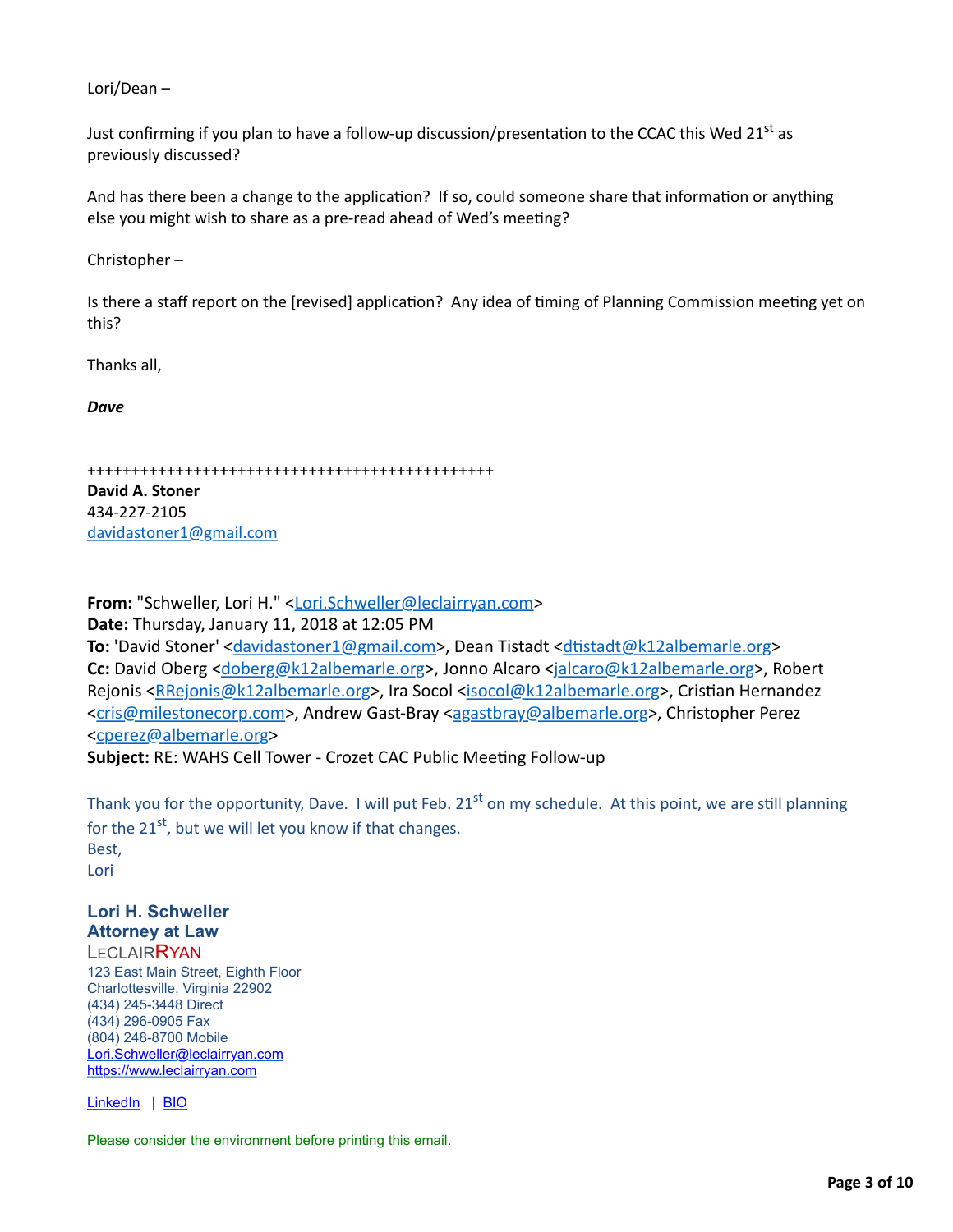**From:** David Stoner [[mailto:davidastoner1@gmail.com\]](mailto:davidastoner1@gmail.com) **Sent:** Thursday, January 11, 2018 11:46 AM **To:** Dean Tistadt; Schweller, Lori H. **Cc:** David Oberg; Jonno Alcaro; Robert Rejonis; Ira Socol; Cristian Hernandez; Andrew Gast-Bray; Christopher Perez **Subject:** Re: WAHS Cell Tower - Crozet CAC Public Meeting Follow-up

Dean,

Thank you. I'll plan on that and touch base closer to the Feb CCAC meeting to confirm.

That's after the Planning Commission meeting if the applicant sticks to the schedule laid out below (can anyone advise if a Feb 20 PC meeting is likely?), but I know these things slip sometimes and CCAC will deal with whatever the schedule is.

Thanks,

*Dave*

++++++++++++++++++++++++++++++++++++++++++++++

**David A. Stoner** 434-227-2105 [davidastoner1@gmail.com](mailto:davidastoner1@gmail.com)

**From:** Dean Tistadt <**dtistadt@k12albemarle.org>** 

**Date:** Thursday, January 11, 2018 at 11:35 AM

To: 'David Stoner' <[davidastoner1@gmail.com](mailto:davidastoner1@gmail.com)>, "Schweller, Lori H." [<Lori.Schweller@leclairryan.com](mailto:Lori.Schweller@leclairryan.com)> **Cc:** David Oberg [<doberg@k12albemarle.org](mailto:doberg@k12albemarle.org)>, Jonno Alcaro <[jalcaro@k12albemarle.org>](mailto:jalcaro@k12albemarle.org), Robert Rejonis <[RRejonis@k12albemarle.org](mailto:RRejonis@k12albemarle.org)>, Ira Socol <[isocol@k12albemarle.org>](mailto:isocol@k12albemarle.org), Cristian Hernandez <[cris@milestonecorp.com](mailto:cris@milestonecorp.com)>, Andrew Gast-Bray [<agastbray@albemarle.org](mailto:agastbray@albemarle.org)>, Christopher Perez <[cperez@albemarle.org>](mailto:cperez@albemarle.org)

Subject: RE: WAHS Cell Tower - Crozet CAC Public Meeting Follow-up

I think you might want to plan on the February meeting. We are working to respond to your questions but we are also heavily immersed in preparing the Superintendent's FY 2019 funding request that goes before the School Board on January 18.

Dean A. Tistadt Chief Operating Officer Albemarle County Public Schools

**From:** David Stoner [\[mailto:davidastoner1@gmail.com\]](mailto:davidastoner1@gmail.com) **Sent:** Thursday, January 11, 2018 11:28 AM **To:** Schweller, Lori H. [<Lori.Schweller@leclairryan.com](mailto:Lori.Schweller@leclairryan.com)> **Cc:** Dean Tistadt <dtistadt@k12albemarle.org>; David Oberg <[doberg@k12albemarle.org>](mailto:doberg@k12albemarle.org); Jonno Alcaro <[jalcaro@k12albemarle.org](mailto:jalcaro@k12albemarle.org)>; Robert Rejonis [<RRejonis@k12albemarle.org>](mailto:RRejonis@k12albemarle.org); Ira Socol <[isocol@k12albemarle.org](mailto:isocol@k12albemarle.org)>; Cristian Hernandez <[cris@milestonecorp.com>](mailto:cris@milestonecorp.com); Andrew Gast-Bray <[agastbray@albemarle.org](mailto:agastbray@albemarle.org)>; Christopher Perez <[cperez@albemarle.org](mailto:cperez@albemarle.org)>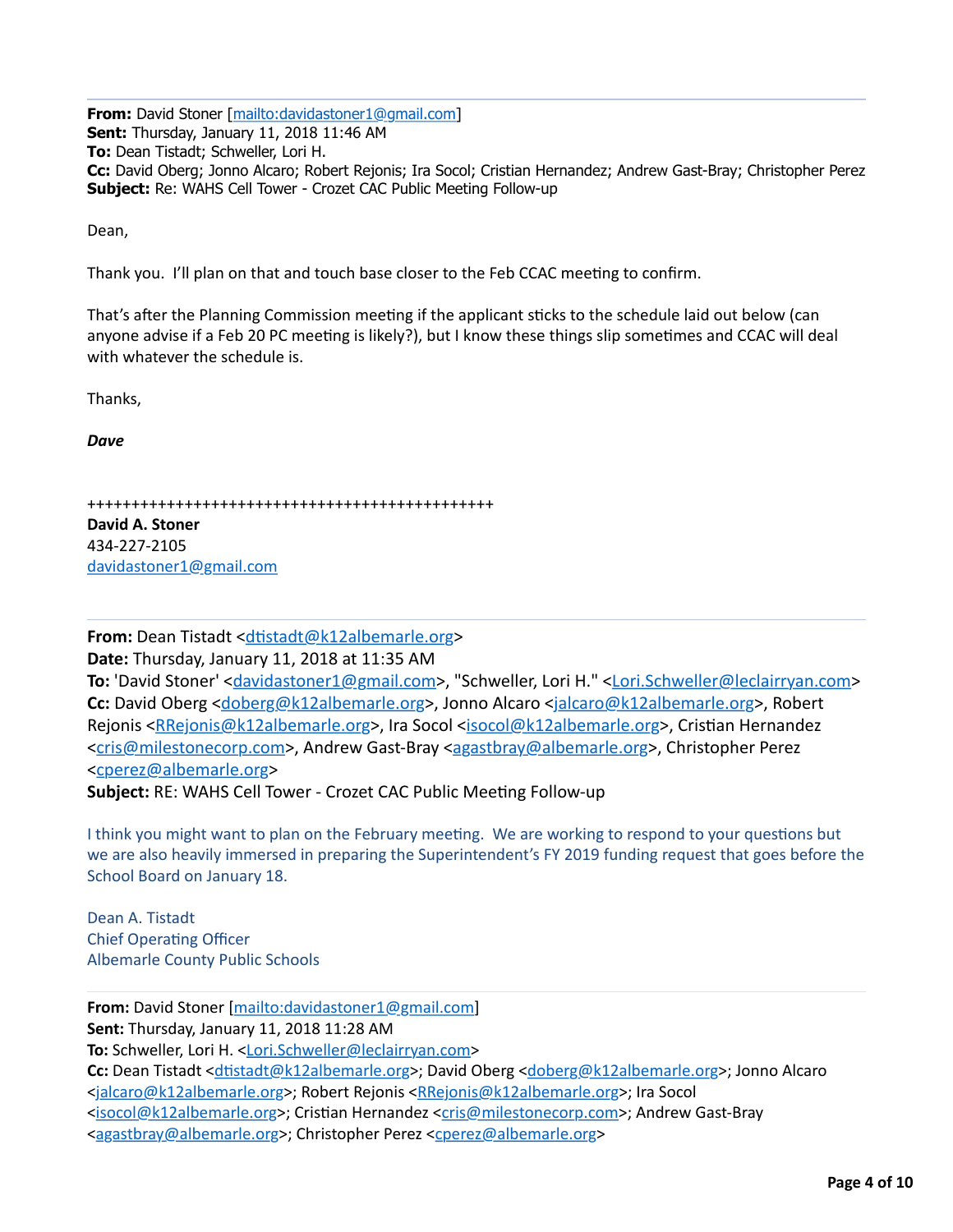**Subject:** Re: WAHS Cell Tower - Crozet CAC Public Meeting Follow-up

Lori/ACPS Rep:

I'm trying to finalize the Crozet CAC agenda for next Wed the  $17<sup>th</sup>$ , so please let me know if anyone from Milestone or ACPS will have any info they would like to share by then in response to the questions posed below, or if that will come later (CCAC next meeting is Feb 21). We have other agenda items that will take up most of next week's meeting, so we'd only have 30 min max on this  $-10-15$  min for info present/Q&A and 15 min for follow-up CCAC discussion.

Thanks,

*Dave*

++++++++++++++++++++++++++++++++++++++++++++++ **David A. Stoner** 434-227-2105 [davidastoner1@gmail.com](mailto:davidastoner1@gmail.com)

**From:** Christopher Perez [<cperez@albemarle.org>](mailto:cperez@albemarle.org) Date: Wednesday, January 10, 2018 at 8:37 AM **To:** David Stoner < davidastoner1@gmail.com> Cc: Ann Mallek [<amallek@albemarle.org](mailto:amallek@albemarle.org)>, Jennie More <[jmore@albemarle.org](mailto:jmore@albemarle.org)>, David Benish <[DBENISH@albemarle.org](mailto:DBENISH@albemarle.org)>, "Schweller, Lori H." [<Lori.Schweller@leclairryan.com](mailto:Lori.Schweller@leclairryan.com)>, Dean Tistadt <dtistadt@k12albemarle.org>, David Oberg [<doberg@k12albemarle.org](mailto:doberg@k12albemarle.org)>, Jonno Alcaro <[jalcaro@k12albemarle.org>](mailto:jalcaro@k12albemarle.org), Robert Rejonis <**RRejonis@k12albemarle.org>**, Timothy Kunkel <[tmkunkel@gmail.com](mailto:tmkunkel@gmail.com)>, Ira Socol [<isocol@k12albemarle.org](mailto:isocol@k12albemarle.org)>, Cristian Hernandez <[cris@milestonecorp.com](mailto:cris@milestonecorp.com)>, Andrew Gast-Bray [<agastbray@albemarle.org](mailto:agastbray@albemarle.org)> Subject: RE: WAHS Cell Tower - Crozet CAC Public Meeting Follow-up

David Stoner,

# **RE: SP201700026 - Western Albemarle High School - Tier III PWSF**

The item is tentatively scheduled for the PC public hearing on Feb 20<sup>th</sup> and tentatively scheduled for the BOS public hearing on March 14.

If these dates stick, the staff report shall be finalized on Feb  $12<sup>th</sup>$ .

Review comments on the proposal shall be provided to the applicant by COB this Friday. Depending on these comments and how the applicant decides to respond to them, we will know if these dates still work/are moving forward or if the review will need to be timed out and await a resubmittal of the concept plan.

We are also up against a 150 day shot clock for this project based on FCC regulations. The 150 days expires on March 29<sup>th</sup> and an action should be taken by then; however, the applicant has the ability to extend the shot clock based on various circumstances.

The 150 day shot clock is not the end of the world if it is missed; however, we never miss these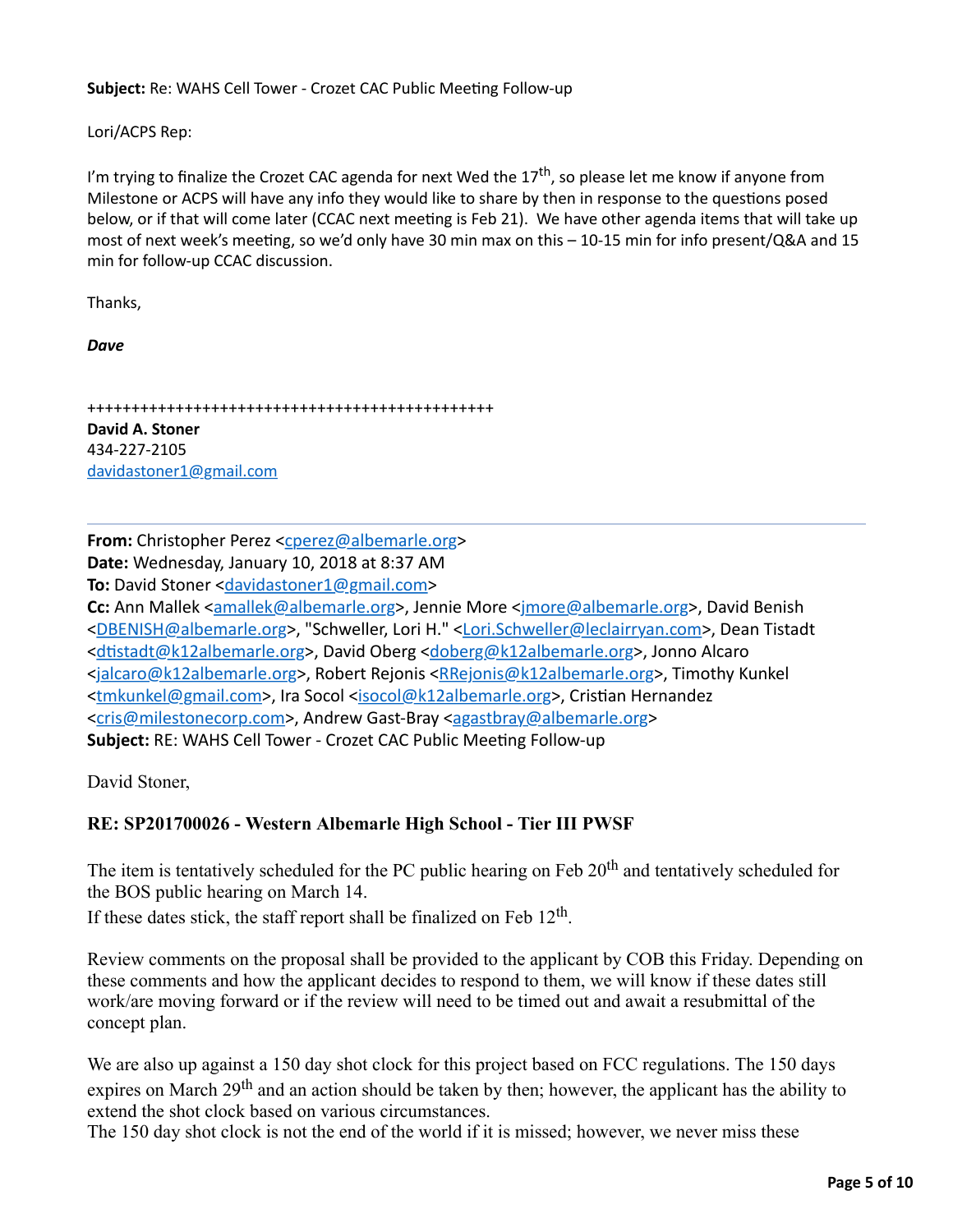deadlines and I do not intend to be the first. But a lot of it depends on how the applicant chooses to move forward once they receive the comments.

Christopher P. Perez | Senior Planner Department of Community Development | County of Albemarle, Virginia 401 McIntire Road | Charlottesville, VA 22902 434.296.5832 ext. 3443

**From:** David Stoner [\[mailto:davidastoner1@gmail.com\]](mailto:davidastoner1@gmail.com) **Sent:** Tuesday, January 09, 2018 2:40 PM **To:** Christopher Perez <c<u>perez@albemarle.org</u>> **Subject:** FW: WAHS Cell Tower - Crozet CAC Public Meeting Follow-up

 $Chris -$ 

Forgot to copy you on this.... you're the lead planner on this, yes?

Do you know when this is likely to be before the PC and/or when you would expect to have staff report completed? Trying to decide timing of any future CCAC discussion on this.

thanks

*Dave*

```
++++++++++++++++++++++++++++++++++++++++++++++
```
**David A. Stoner** 434-227-2105 [davidastoner1@gmail.com](mailto:davidastoner1@gmail.com)

**From:** David Stoner <[davidastoner1@gmail.com](mailto:davidastoner1@gmail.com)> **Date:** Tuesday, January 9, 2018 at 2:16 PM **To:** " **Subject:** WAHS Cell Tower - Crozet CAC Public Meeting Follow-up

All,

I am writing this to follow-up on Milestone Communication's presentation to the Crozet Community Advisory Council (CCAC) last month regarding the proposed cell tower at Western Albemarle High School. I first want to thank Lori and Milestone for an informative presentation. Secondly, I wanted to pass along some of the questions that were raised by CCAC members, for possible follow-up throughout this process. Third, the CCAC would like to invite someone from Albemarle County Schools or School Board to attend a future CCAC meeting (Jan 17 if possible or Feb, prior to planning commission meeting) to perhaps address some of these follow-up questions.

Questions include:

1. Can you more specifically describe the benefits to the schools? Specifically,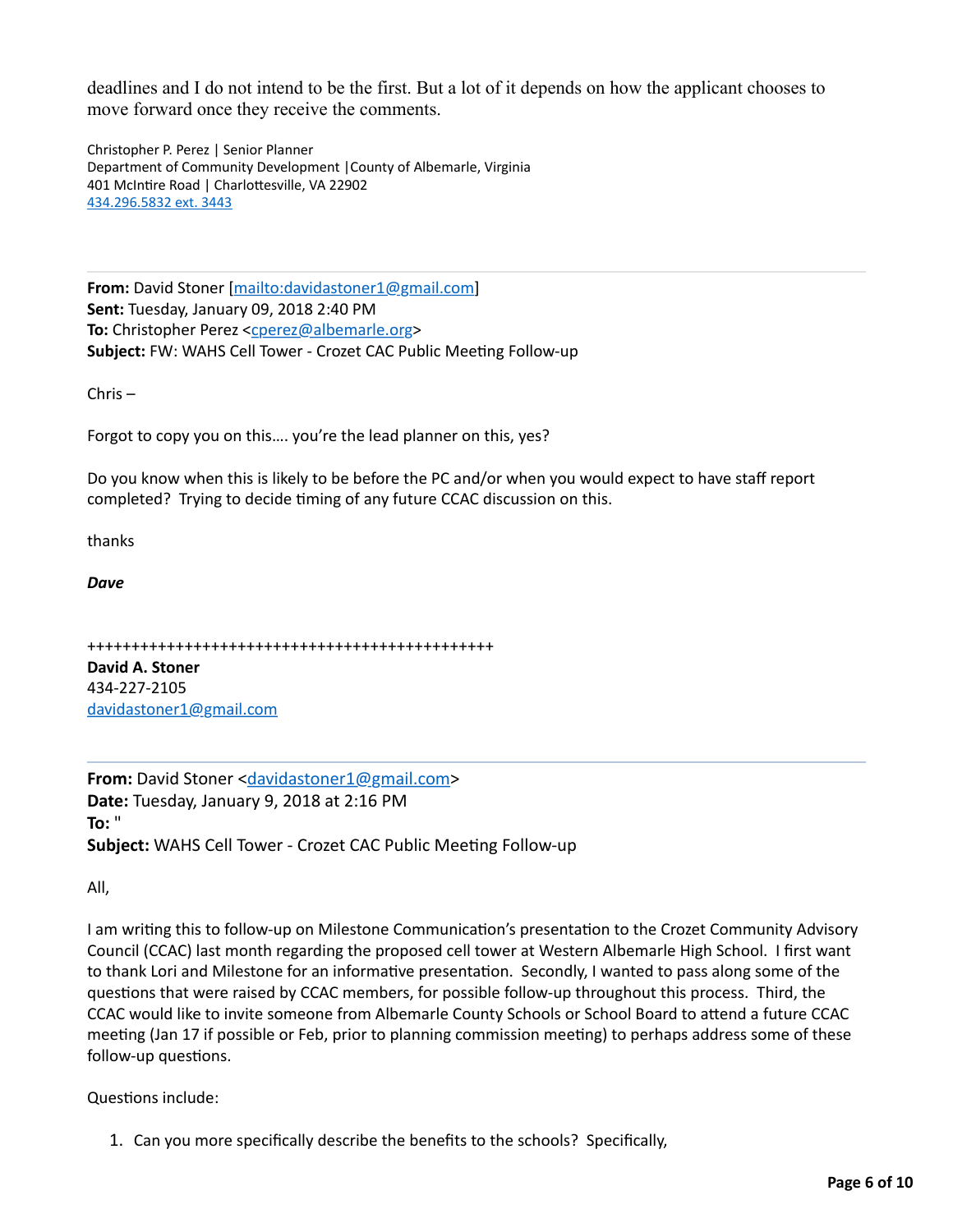- a. Some indication of what numbers of students can be reached with this tower that do not have current decent access to internet? Or are there other service benefits beyond that?
- b. What is estimated  $\frac{1}{2}$  benefits to the school district? Can these funds be directed toward Western/Henley/Brownsville/Crozet Elementary since that is the population being impacted visually with this tower?
- c. Are there any lessons learned or feedback from the AHS installation in terms of benefits to AHS, things that might be considered differently at WAHS. Or feedback from other NOVA schools that maybe did this?
- 2. Can similar benefits to the schools exist with a shorter tower (e.g., 100' vs. 125' vs the 145' requested, etc)? What is the pro/con assessment of this – e.g., similar/lower benefits vs. shorter tower or fewer arrays and less visual impact? Can the project proceed with a shorter tower?
- 3. Is an alternate location "back further" onto the school property, that may have less visual impact from rte 250 especially, feasible?
- 4. Can Milestone produce pictures of similar 4-array towers like the one being proposed? Can Milestone produce more realistic visual simulations with the 4-equipment arrays vs. one array? Possibly also show what a 125' or 100' tower might look like, if that is at all feasible or to be considered.

I recognize some of the above questions may be best answered by school reps, others by Milestone. I also ask who is the best contact at Albemarle County Schools to coordinate with on these issues? Finally, all of this is intended to supplement the public review process and inform the CCAC and citizens so they can better provide input to the Planning Commission and Board.

Thanks for your assistance,

Cheers,

*Dave*

++++++++++++++++++++++++++++++++++++++++++++++

**David A. Stoner Chair, Crozet Community Advisory Council** 434-227-2105 [davidastoner1@gmail.com](mailto:davidastoner1@gmail.com)

**From:** "Schweller, Lori H." [<Lori.Schweller@leclairryan.com>](mailto:Lori.Schweller@leclairryan.com) **Date:** Tuesday, January 2, 2018 at 12:48 PM **To:** 'David Stoner' <[davidastoner1@gmail.com](mailto:davidastoner1@gmail.com)> **Cc:** "T. Michael Kunkel" [<tmkunkel@gmail.com>](mailto:tmkunkel@gmail.com), Cristian Hernandez [<cris@milestonecorp.com](mailto:cris@milestonecorp.com)> **Subject:** RE: Crozet CAC Wed Dec. 20 2017 Meeting Agenda - 7-9pm, Crozet Library - Milestone Presentation

### Hi Dave,

It was our pleasure, and thanks again for giving us the opportunity. Yes, two people with the schools were mentioned during the presentation. I mentioned Dean Tisdadt, who came to Albemarle from Fairfax County schools and is the COO for Strategic Planning and Operations. Dean established a relationship with Milestone Communications while in Fairfax County, and has led the school board to enter into a relationship with the company here to improve the schools' wireless communications and increase revenue. Cria Wood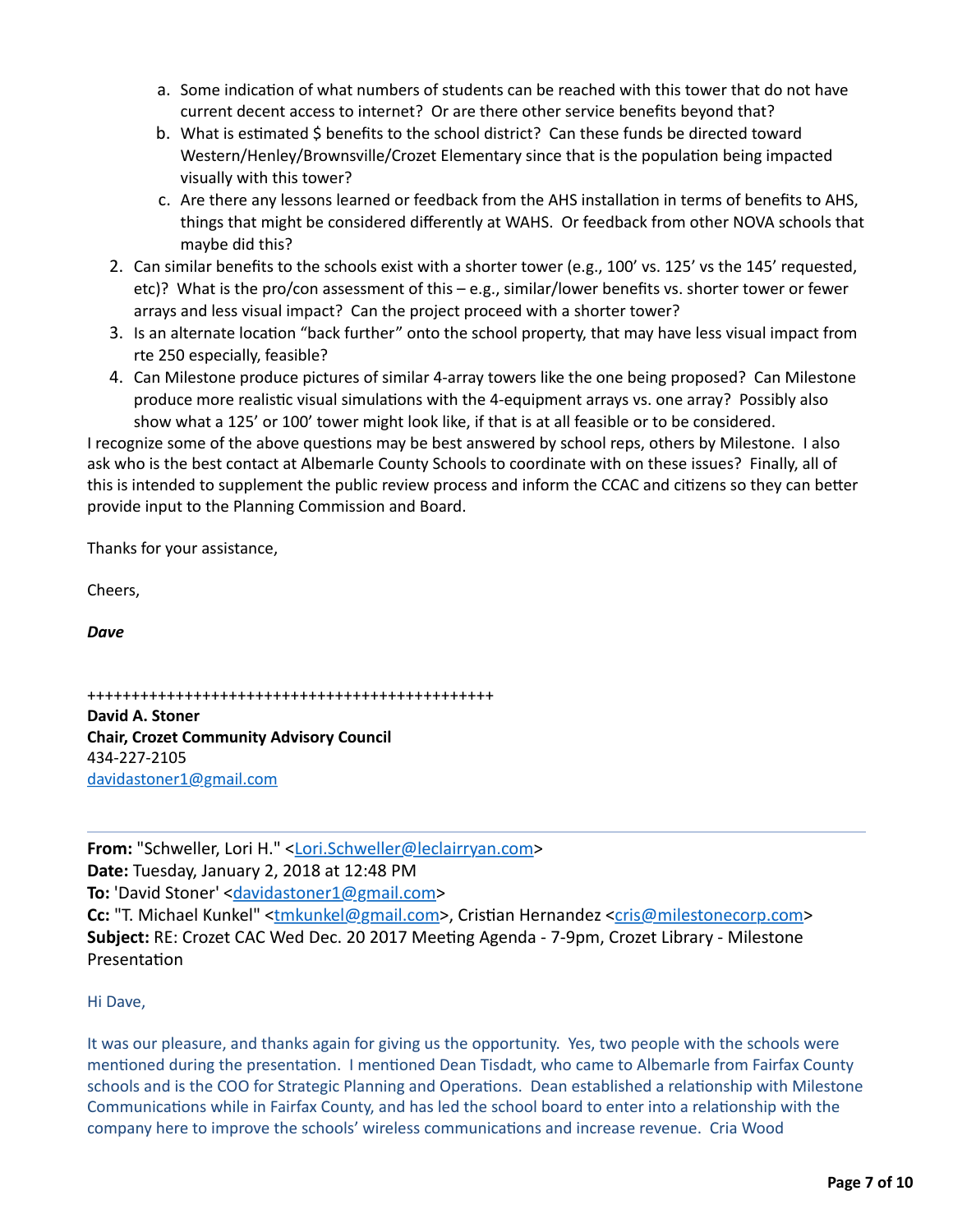mentioned Ira Socol, who is Interim Executive Director of Technologies and Innovation. He is serving in the place of Vince Schreivert, who worked with us on the AHS site and has since left the county. Here's the webpage with their info: https://www2.k12albemarle.org/acps/departments/Pages/default.aspx

We met with Dean, Vince, and engineer Robert Rejonis to learn the schools' plans for the AHS site. I'm sure we will do the same for WAHS and will request the schools' representatives to be at the hearings to discuss and answer questions as they did for the earlier site.

Thanks very much, Lori **Lori H. Schweller Attorney at Law LECLAIRRYAN** 123 East Main Street, Eighth Floor Charlottesville, Virginia 22902 (434) 245-3448 Direct (434) 296-0905 Fax (804) 248-8700 Mobile [Lori.Schweller@leclairryan.com](mailto:Lori.Schweller@leclairryan.com) [https://www.leclairryan.com](https://www.leclairryan.com/)

[LinkedIn](applewebdata://573321FA-CD16-4562-AB48-AEEF8B5E4FEF/2B) | [BIO](https://www.leclairryan.com/Lori-H-Schweller)

Please consider the environment before printing this email.

**From:** David Stoner [[mailto:davidastoner1@gmail.com\]](mailto:davidastoner1@gmail.com) **Sent:** Tuesday, January 02, 2018 12:37 PM **To:** Schweller, Lori H. **Cc:** T. Michael Kunkel **Subject:** Re: Crozet CAC Wed Dec. 20 2017 Meeting Agenda - 7-9pm, Crozet Library - Milestone Presentation

Lori –

Thanks for your presentation. One request, as I reach out to school board for follow-up. Do you have the name/contact information for the person within the school district who was named as managing this project with Milestone (as I recall worked with them in a prior life in Fairfax)? The districts IT guy in the audience was helpful, but I got the sense he maybe wasn't the best to direct some questions to (and/or do you have his name/contact info possibly? I had hoped to reach out to them as well as school board members, thinking they may have more info/details than the board members.

Mike – maybe same request to you from your notes/minutes/attendee list? thanks

*Dave*

++++++++++++++++++++++++++++++++++++++++++++++ **David A. Stoner**

434-227-2105 [davidastoner1@gmail.com](mailto:davidastoner1@gmail.com)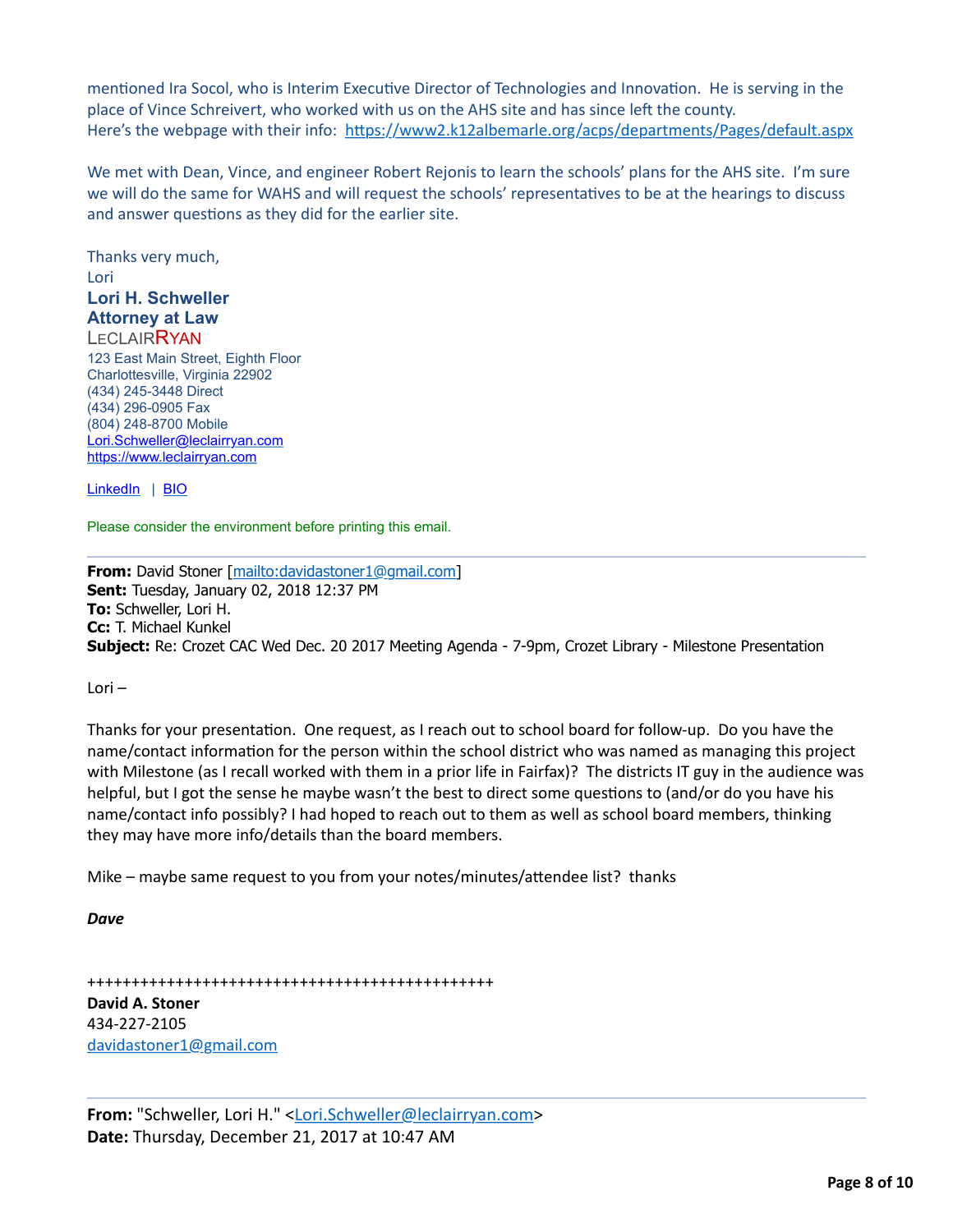**To:** 'David Stoner' <[davidastoner1@gmail.com](mailto:davidastoner1@gmail.com)>, Crozet Community Advisory Council CCAC <[crozetcac@googlegroups.com>](mailto:crozetcac@googlegroups.com)

Cc: Emily Kilroy <[ekilroy@albemarle.org](mailto:ekilroy@albemarle.org)>, "Tim F.J. Tolson" <tfjtolson@gmail.com>, Jennie More <[jmore@albemarle.org>](mailto:jmore@albemarle.org), Ann Mallek [<amallek@albemarle.org>](mailto:amallek@albemarle.org), ["cperez@albemarle.org](mailto:cperez@albemarle.org)" <[cperez@albemarle.org>](mailto:cperez@albemarle.org), Cristian Hernandez [<cris@milestonecorp.com>](mailto:cris@milestonecorp.com) **Subject:** RE: Crozet CAC Wed Dec. 20 2017 Meeting Agenda - 7-9pm, Crozet Library - Milestone Presentation

Dear Dave and CCAC,

Thank you again for allowing us to present the Milestone Communications wireless project for WAHS at your meeting last night. Attached, as requested, is the presentation without photographs and photosimulations. Please let me know if you have trouble opening it, and I will send it in a different format.

We will work on gathering the information and exhibits requested by the Committee and citizen attendees. I would greatly appreciate an email if members if the School Board agree to attend an upcoming CCAC meeting.

Best regards, and Happy Holidays,

Lori

#### **Lori H. Schweller Attorney at Law**

**LECLAIRRYAN** 123 East Main Street, Eighth Floor Charlottesville, Virginia 22902 (434) 245-3448 Direct (434) 296-0905 Fax (804) 248-8700 Mobile [Lori.Schweller@leclairryan.com](mailto:Lori.Schweller@leclairryan.com) [https://www.leclairryan.com](https://www.leclairryan.com/)

[LinkedIn](applewebdata://573321FA-CD16-4562-AB48-AEEF8B5E4FEF/2B) | [BIO](https://www.leclairryan.com/Lori-H-Schweller)

Please consider the environment before printing this email.

**From:** David Stoner [[mailto:davidastoner1@gmail.com\]](mailto:davidastoner1@gmail.com) **Sent:** Friday, December 15, 2017 1:03 PM **To:** Crozet Community Advisory Council CCAC; Notification about CCAC **Cc:** Emily Kilroy; Tim F.J. Tolson; Jennie More; Ann Mallek; [cperez@albemarle.org;](mailto:cperez@albemarle.org) Schweller, Lori H. **Subject:** Crozet CAC Wed Dec. 20 2017 Meeting Agenda - 7-9pm, Crozet Library

 $All -$ 

Please find attached the agenda for this month's Crozet Community Advisory Committee meeting to be held Wed, Dec 20 at the Crozet Library from 7-9pm. Probably a shorter meeting than usual, so if anyone has any comments or suggestions on the agenda, please let me know.

Regards,

*Dave*